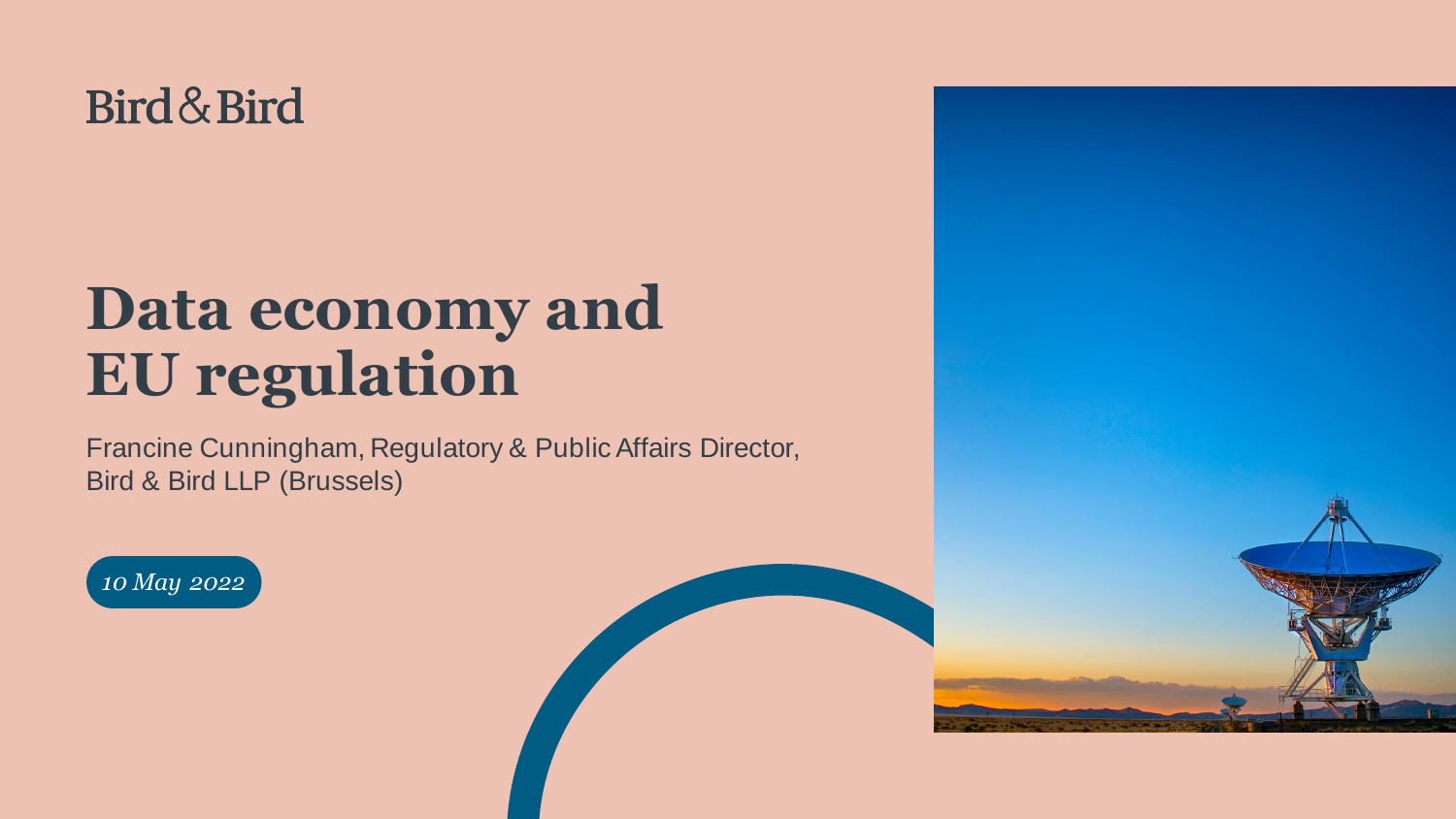# **European Data Strategy**

*To create a society empowered by data*

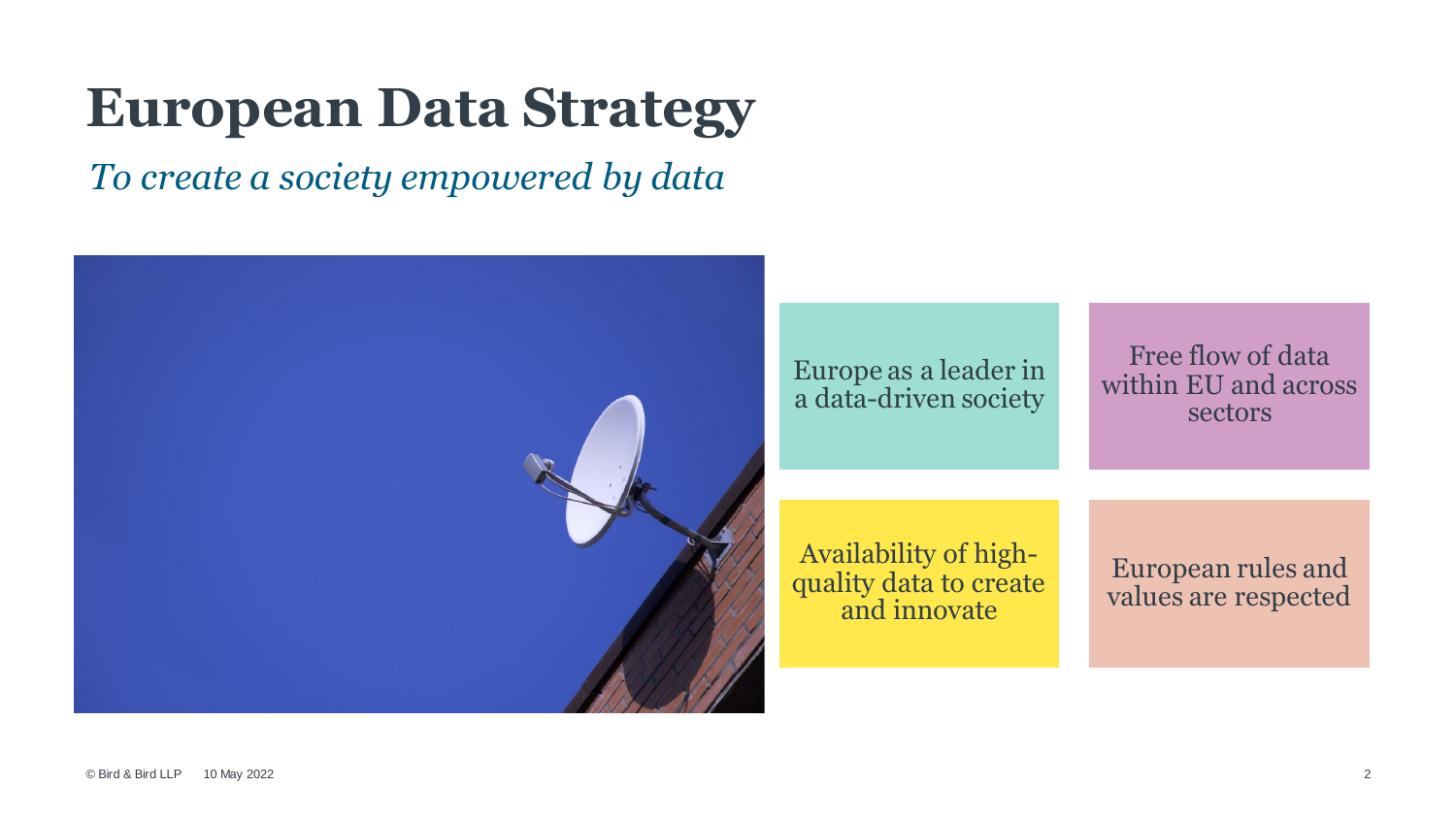# **The Big Five legislative proposals**

*Summary of the key elements of each proposal*



**Data Governance Act (DGA)**

**Digital Markets Act (DMA)**

**Digital Services Act (DSA)**

**Artificial Intelligence Act (AIA)**

**Data Act (DA)**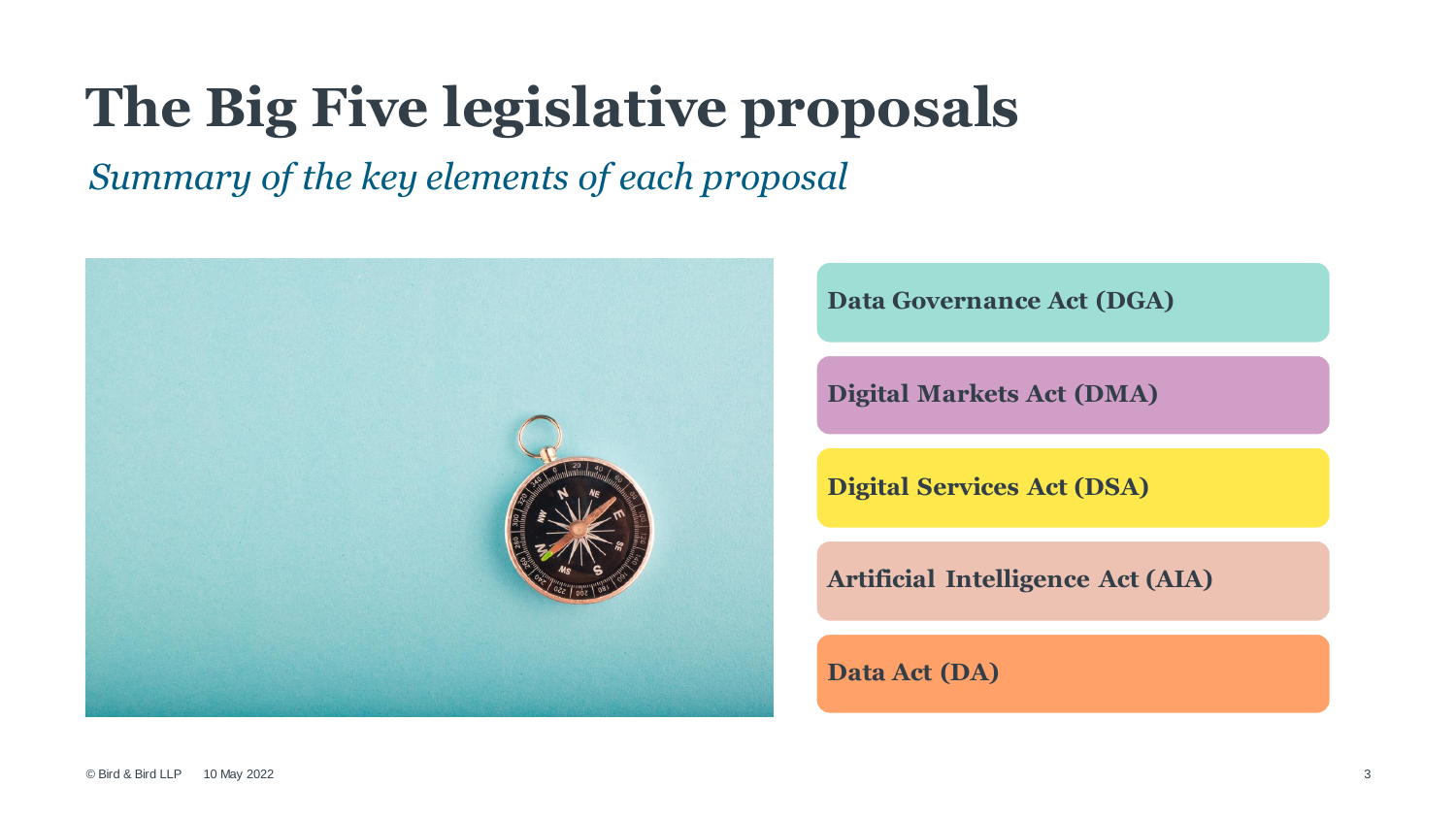### **Data Governance Act (DGA)**

#### **Objective & relevance**

- Make public sector data available for reuse
- Facilitate exchange of data in EU and with 3rd countries
- Enable data sharing forthe commongood

| Who is in scope?              |           | <b>Key obligations</b>              |
|-------------------------------|-----------|-------------------------------------|
| <b>Public sector</b>          | $\bullet$ | Confidentiality                     |
| Data sharing 'trust' services | $\bullet$ | One-stop shop mechanism for data    |
| <b>Citizens</b>               |           | requests                            |
| <b>Key definitions</b>        |           | <b>Regulator</b>                    |
| Data                          | $\bullet$ | National supervisory authority      |
| Data altruism                 | $\bullet$ | Data Innovation Board (NEW)         |
| Data sharing service          | $\bullet$ | Penalties decided at national level |
|                               |           |                                     |

- Parliament adopted DGA on 6 April
- After adoption by Council, DGA will enter into force 20 days after its publication in OJ
- Regulation will apply from 15 months after the date of entry into force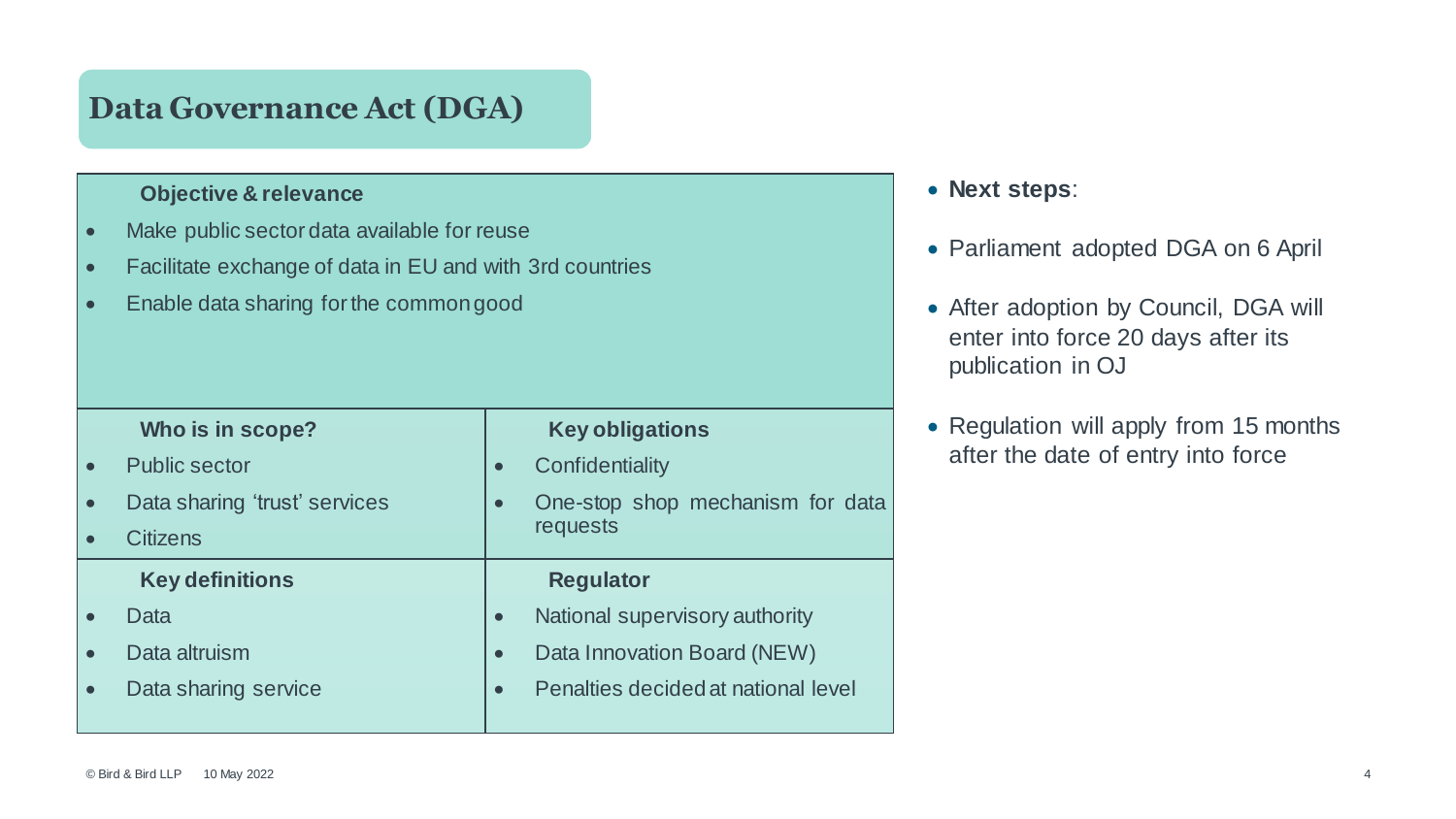### **Digital Markets Act (DMA)**

#### **Objective & relevance**

- Promote fair competition in digital markets
- Give SMEs chance to participate better in the data economy

#### **Who is in scope?**

- Largest online platforms
- Social networks
- Search engines
- Online marketplaces
- Advertising services etc.

#### **Key definitions**

- **Gatekeeper**
- Core platform service

#### **Key obligations**

- **Transparency**
- Due diligence
- Prohibition of unfair practices
- Data portability & interoperabilty
- Access for business users

#### **Regulator**

- European Commission
- Digital Markets Advisory Committee
- Fines up to 10%-20% global turnover

- Following political agreement in March, EP expected to adopt text in July/Sept.
- Once officially adopted by two colegislators, DMA comes into force 20 days after its publication in OJ. (Oct)
- Rules to apply 6 months after this date.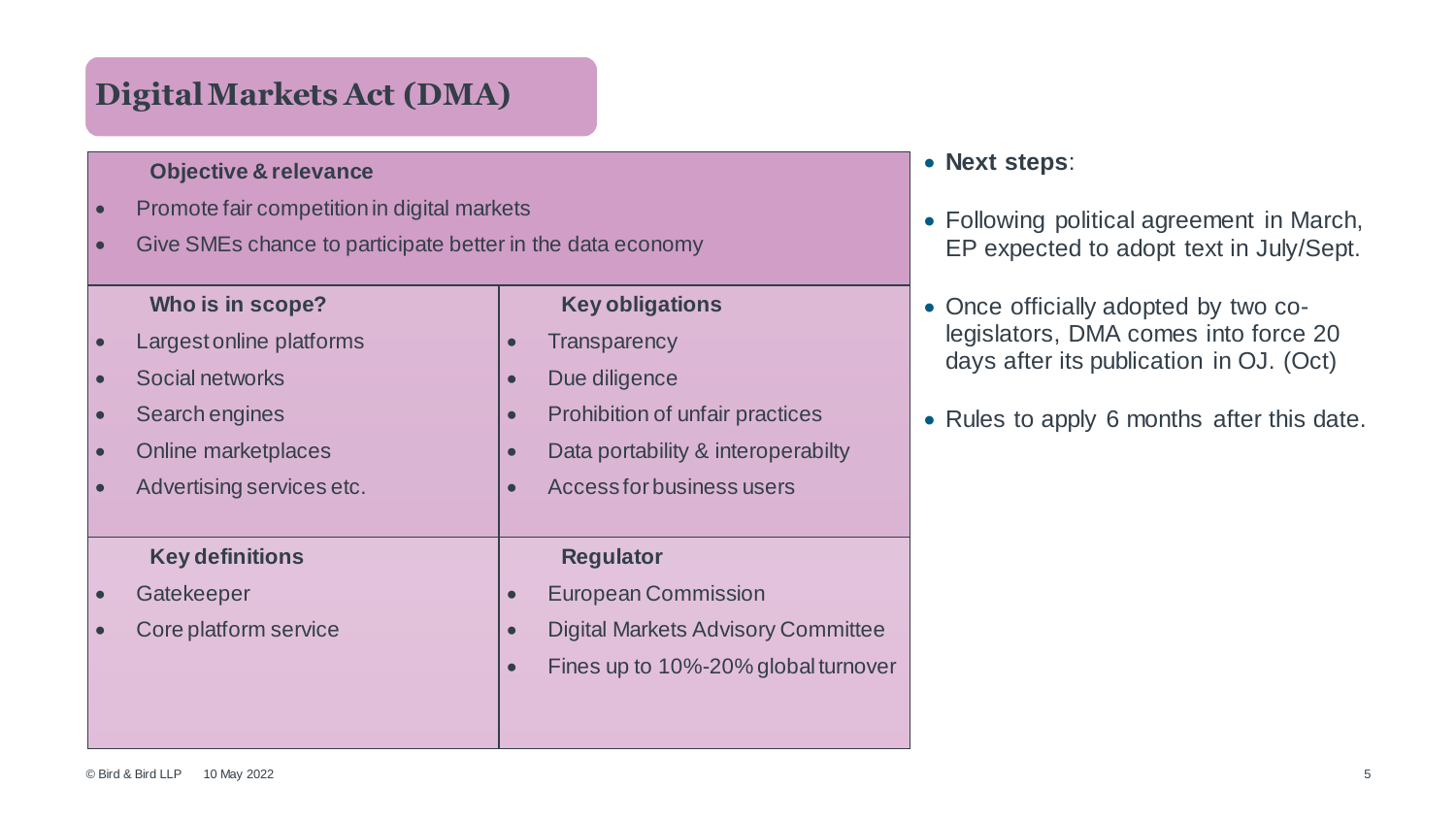### **Digital Services Act (DSA)**

#### **Objective & Relevance**

Strengthen the responsibilities and supervision of intermediary service providers to ensure less citizen exposure to illegal content and products online

#### **Who is in scope?**

Intermediary service providers

#### • Social networks

- Online marketplaces
- **Hosting services**

#### **Key definitions**

- Intermediary services
- Hosting services
- Online platforms
- VLOPs and VLOSEs

#### **Key obligations**

- **Transparency**
- Due Diligence
- Content moderation
- Risk management
- Online advertising rules

#### **Regulator**

- Digital Services Coordinator(national)
- European Commission
- European Board for Digital Services
- Fines up to 6% of global turnover

- Political agreement reached in April.
- Parliament and Council will have to give their formal approval July (?)
- DSA will apply 15 months later or from 1 Jan 2024, whichever is later, after entry into force
- However, DSA will apply to VLOPs and VLOSEs four months after their designation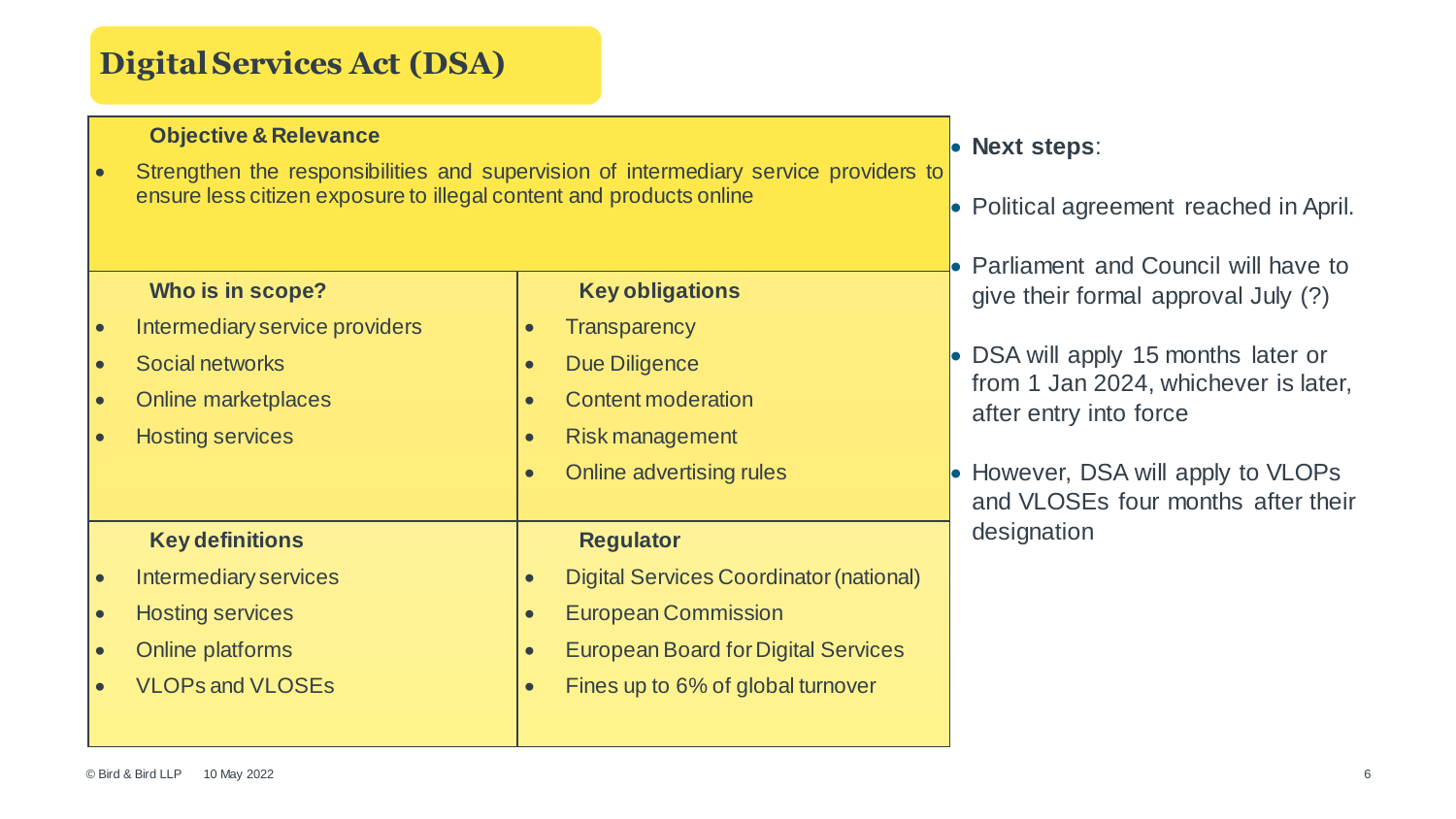### **Artificial Intelligence Act (AIA)**

#### **Objective & Relevance**

- Ensure that AI systems are safe and respect EU fundamental values
- Create legal certainty to facilitate investment and innovation in AI

| Who is in scope?<br>Providers placing AI systems on the<br><b>EU</b> internal market                           | <b>Key obligations</b><br>Ex ante risk assessments<br>$\bullet$<br>Respect for fundamental rights<br>$\bullet$         |                                                                                                                                                     |
|----------------------------------------------------------------------------------------------------------------|------------------------------------------------------------------------------------------------------------------------|-----------------------------------------------------------------------------------------------------------------------------------------------------|
| Users of AI systems within the EU<br>Providers and users of AI in a 3rd<br>country where output used in the EU | <b>Transparency towards users</b><br>Post-market monitoring and reporting<br>$\bullet$<br>Human oversight<br>$\bullet$ |                                                                                                                                                     |
| <b>Key definitions</b><br><b>Al System</b><br>High-risk uses                                                   |                                                                                                                        | <b>Regulator</b><br>National authority<br>European Artificial Intelligence Board<br>Fines up to 30m EUR or up to 6% of<br>worldwide annual turnover |

- EP Committees publish draft reports
- Vote on the lead IMCO-LIBE Committee joint report in October
- Plenary vote expected in November
- Council already has compromise proposals on several articles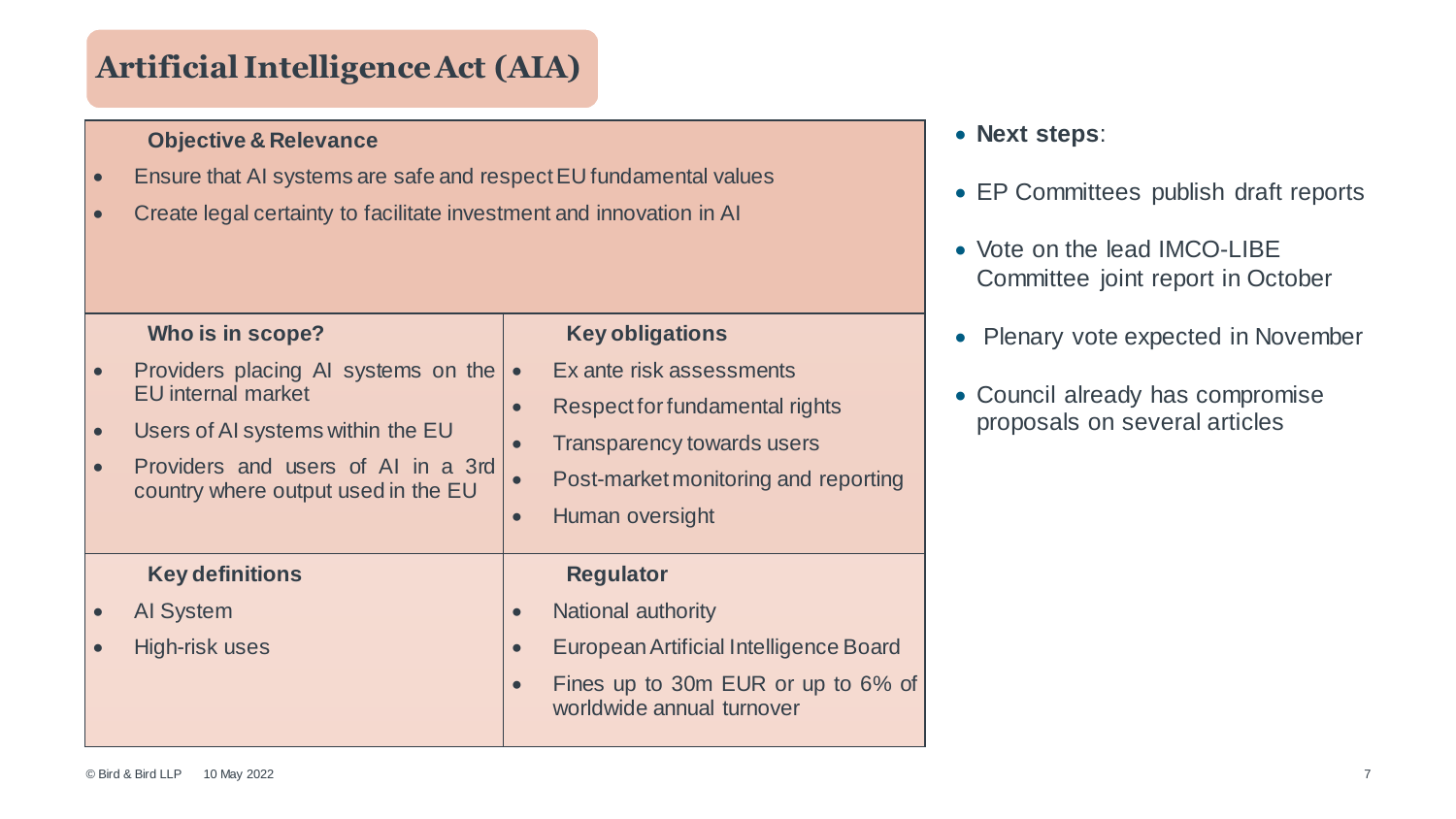### **Data Act (DA)**

#### **Objective & Relevance**

- Facilitate access to and use of data, including B2B and B2G in exceptional cases
- Ensure fairness in the allocation of data value among actors in the data economy
- Very relevant for SMEs as data portability requirements allow shifting between services

#### **Who is in scope?**

Product manufacturers & service suppliers  $\cdot$ in EU • Data holders and data recipients in EU • Public bodies and EU institutions • Providers of data processing services **Key obligations** New rules on access and use of nonpersonal data Data portability, facilitating switching and interoperability FRAND approach in data sharing contracts Public usage of data **Key definitions** • What constitutes fairness in B2B contracts • Public interest regarding B2G data sharing **Regulator** Competent authorities designated by Member States Member States to lay down penalties

- Council and Parliament to discuss the proposal in coming weeks
- In Parliament, ITRE Committee expected to draft main report.
- LIBE, JURI and IMCO to provide Opinion Reports.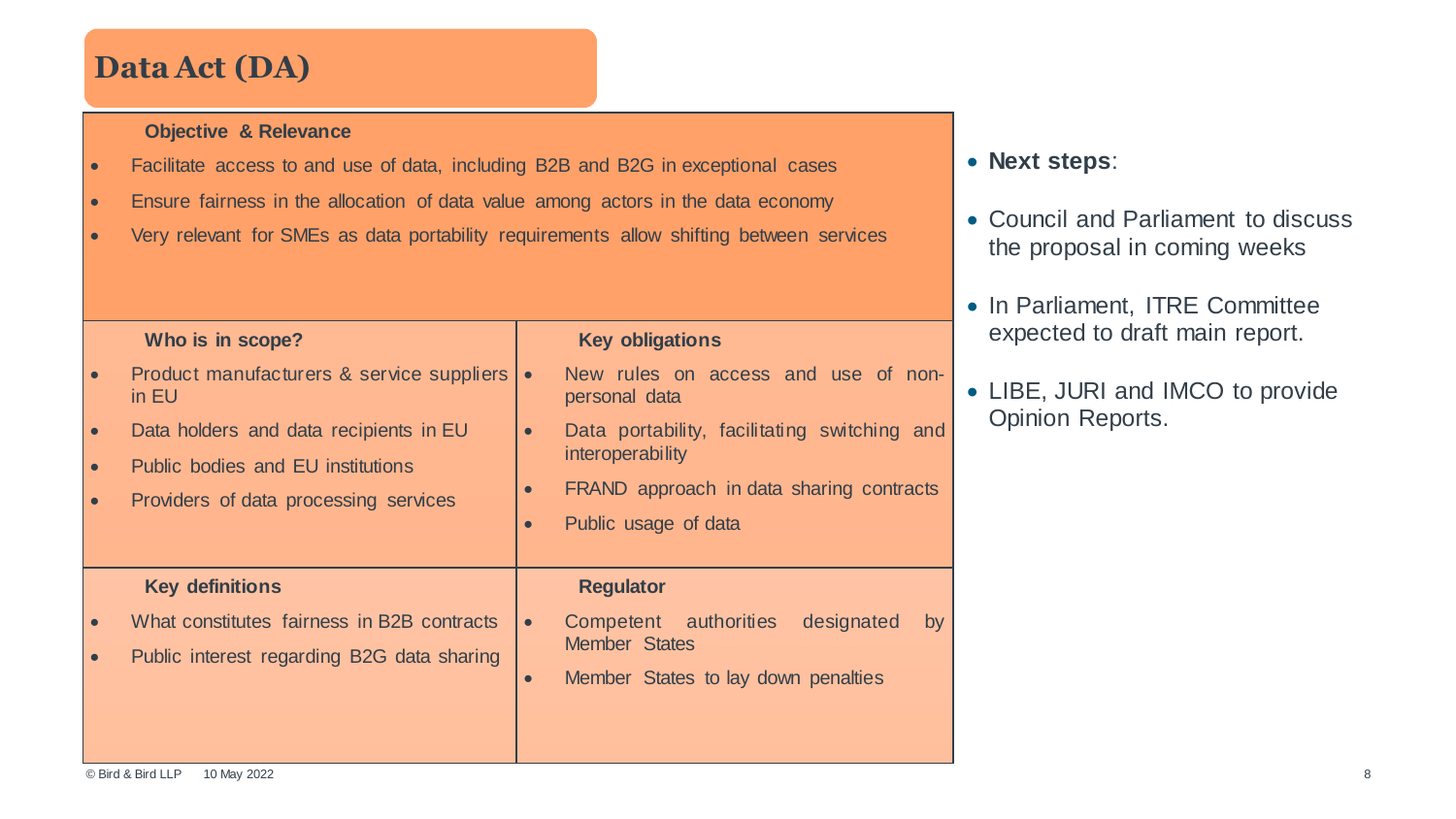# **EU ordinary legislative procedure**

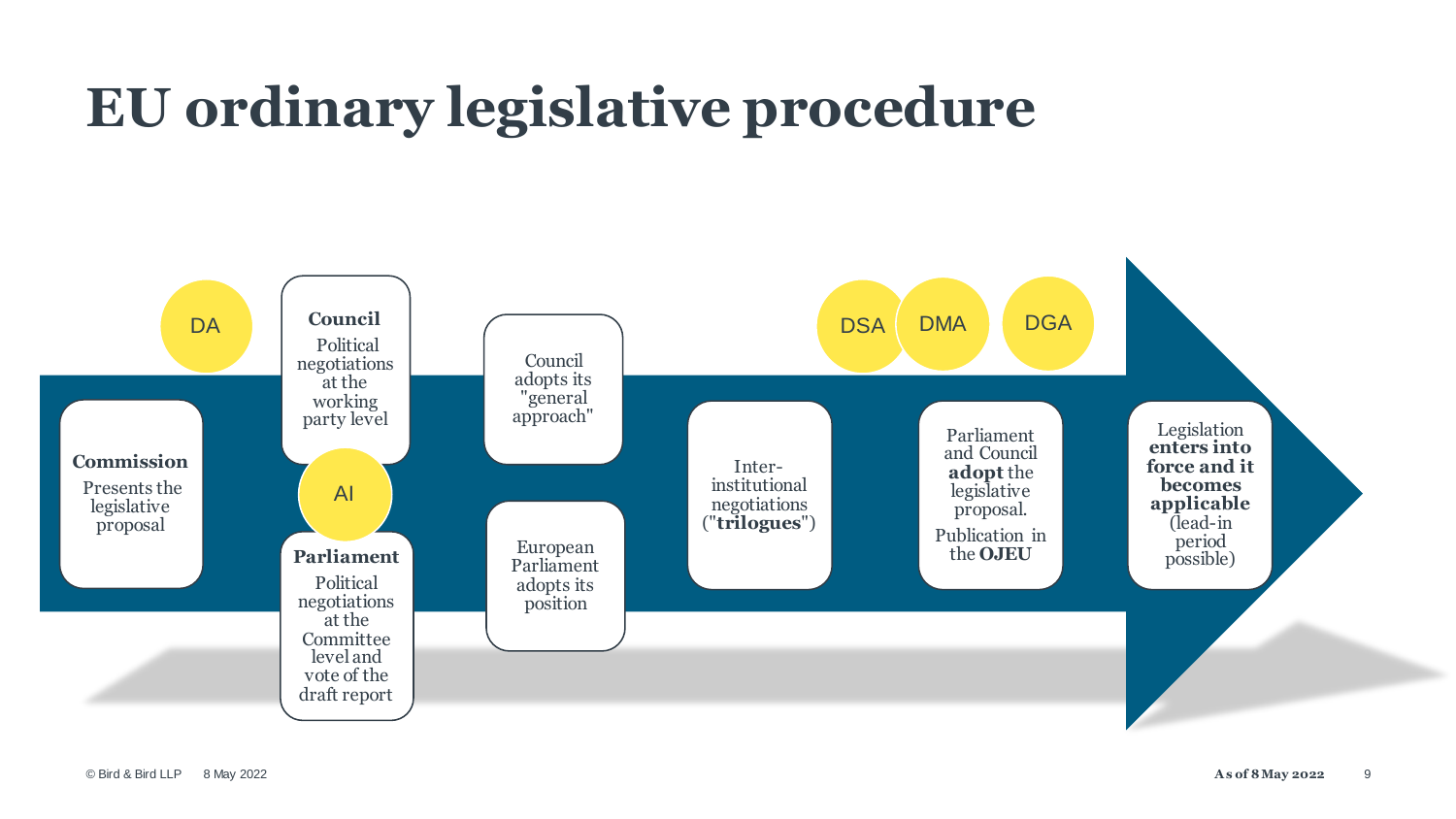# **Impact of the 'Big 5' on different sectors**



#### **What do the Big Five mean for citizens?**

**What do the proposed measures mean for the public sector?**

**What do the proposed measures mean for businesses, especially SMEs?**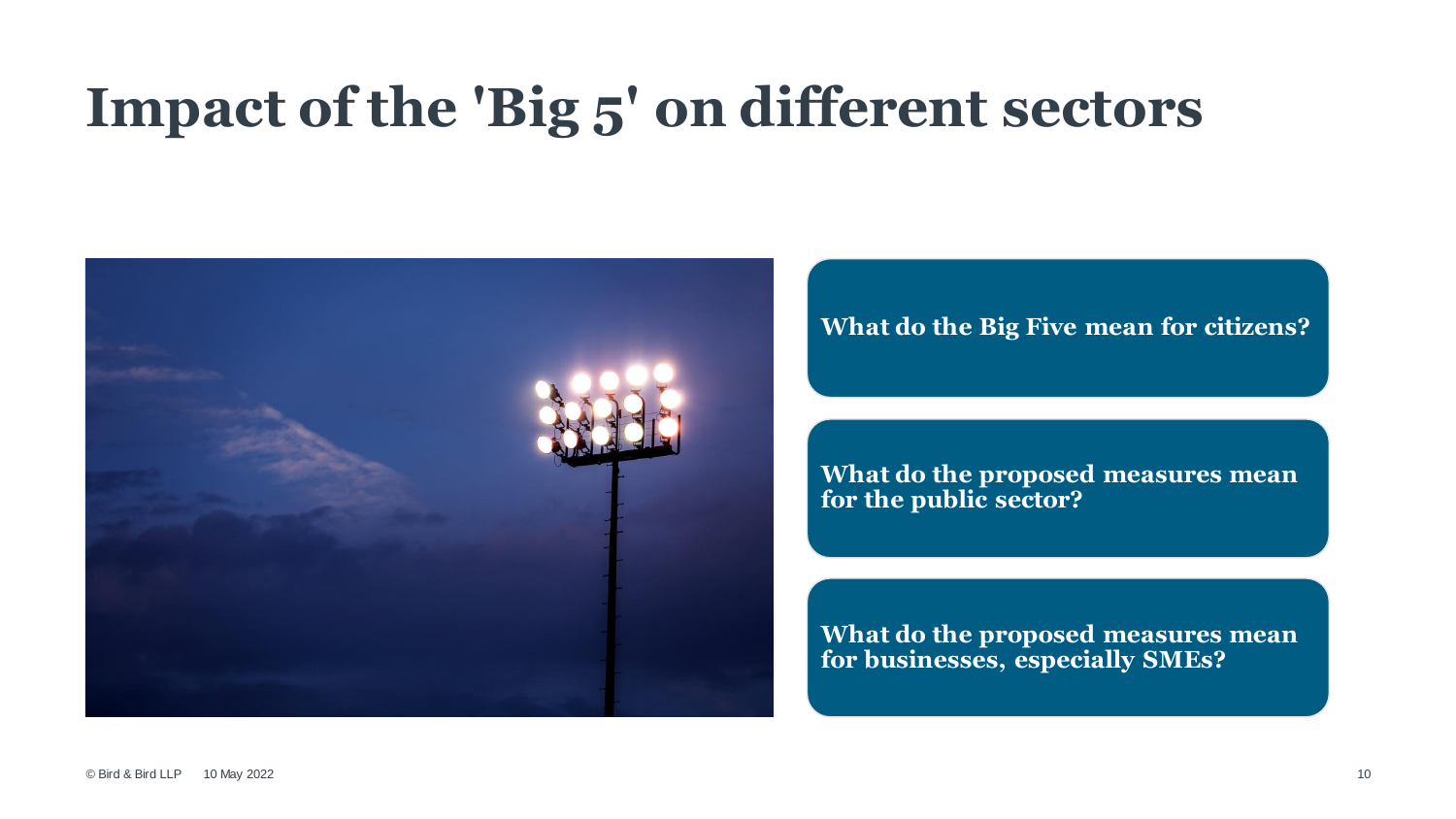# **What do the Big Five mean for citizens?**

- Strengthen already existing enforceable rights to their data
- Right to data portability: obtain & reused data generated by IoT products
- More information & control over ads shown and 'recommender systems'
- Ability to report illegal content online or dispute decisions to block content
- Protection from AI systems that could manipulate or cause harm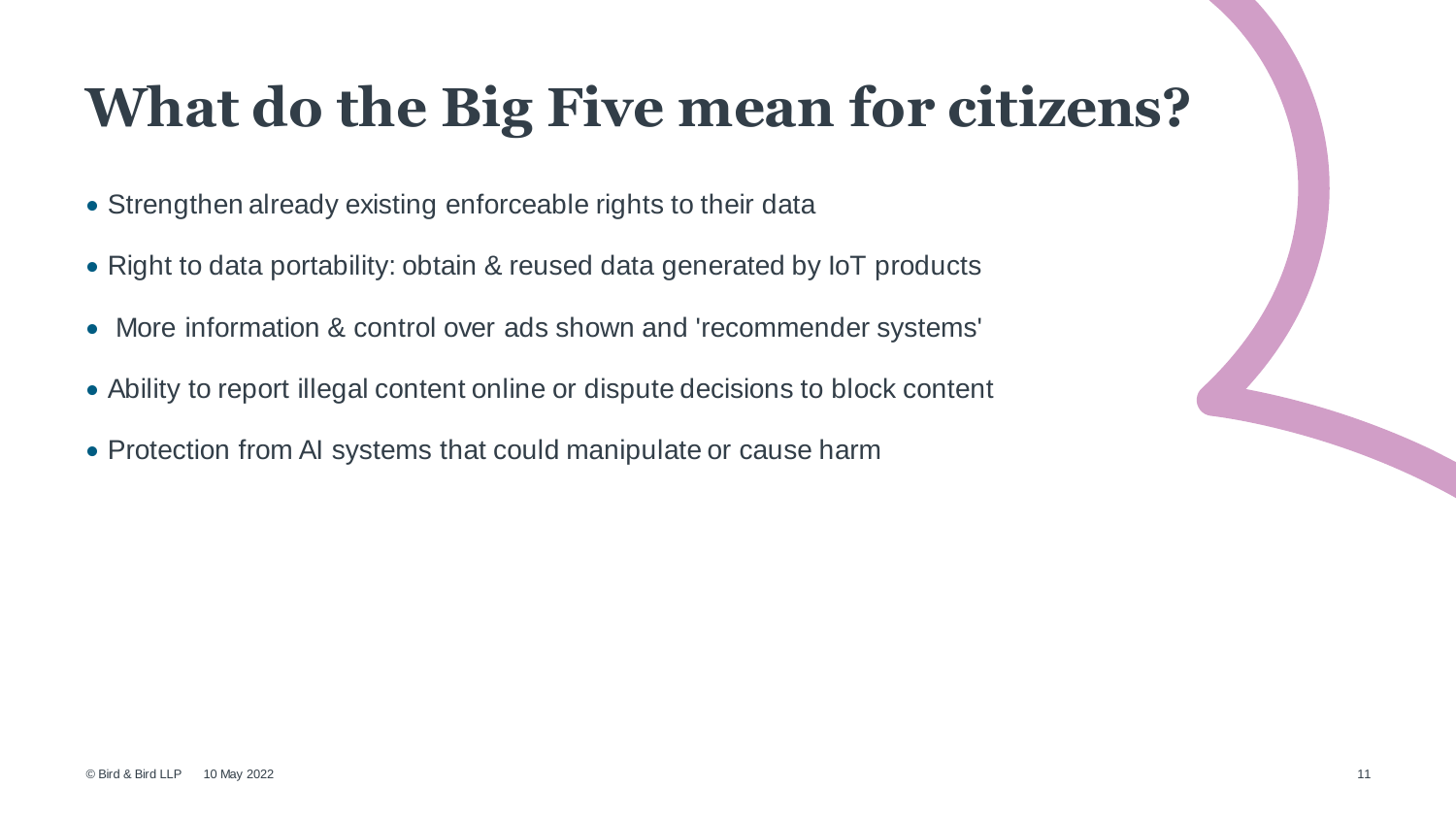### **What do they mean for the public sector?**

- DGA facilitates public data sharing between the government & citizens
- DGA promotes reuse of public data for benefit of society: personalised medicine, improved services
- AI systems used in public admin (welfare, immigration) would be classified as high-risk
- AIA sets the bar higher for potential use of AI products by public sector
- DGA, DSA, AIA, DA enforcement lies with national supervisory authorities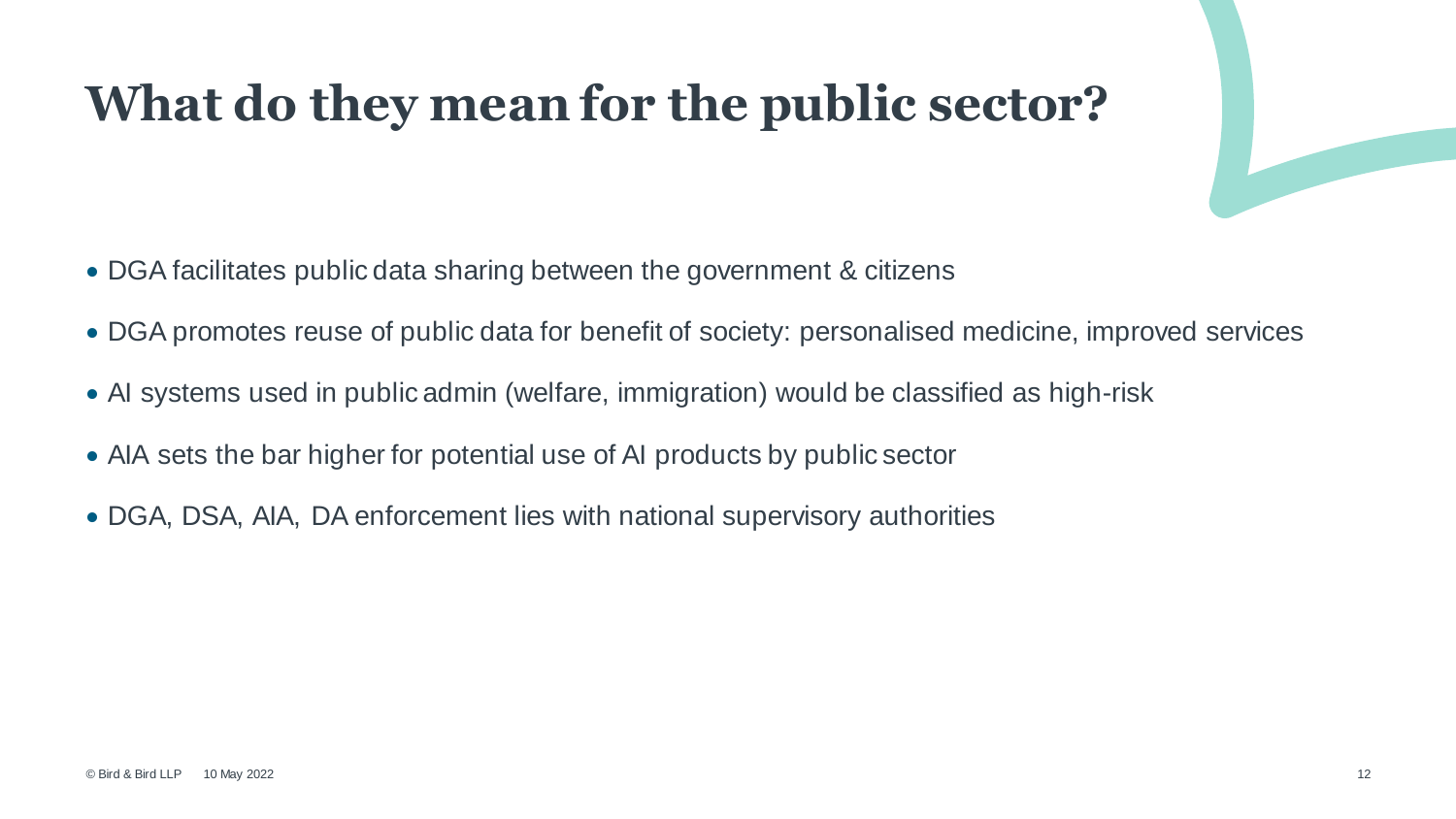# **What do they mean for business?**

### *Impact especially on SMEs*

- Businesses to benefit from better access to data
- More level playing field to enable SMEs to emerge & compete
- Data portability to provide more choice of provider and competition
- SMEs to be shielded from unfair contractual terms (DA)
- AIA to have broad impact since applies to any provider & user of AI
- DSA due diligence & transparency rules will affect range of services
- DGA sets new governance model for intermediary service providers
- Environment of trust will promote new business opportunities?

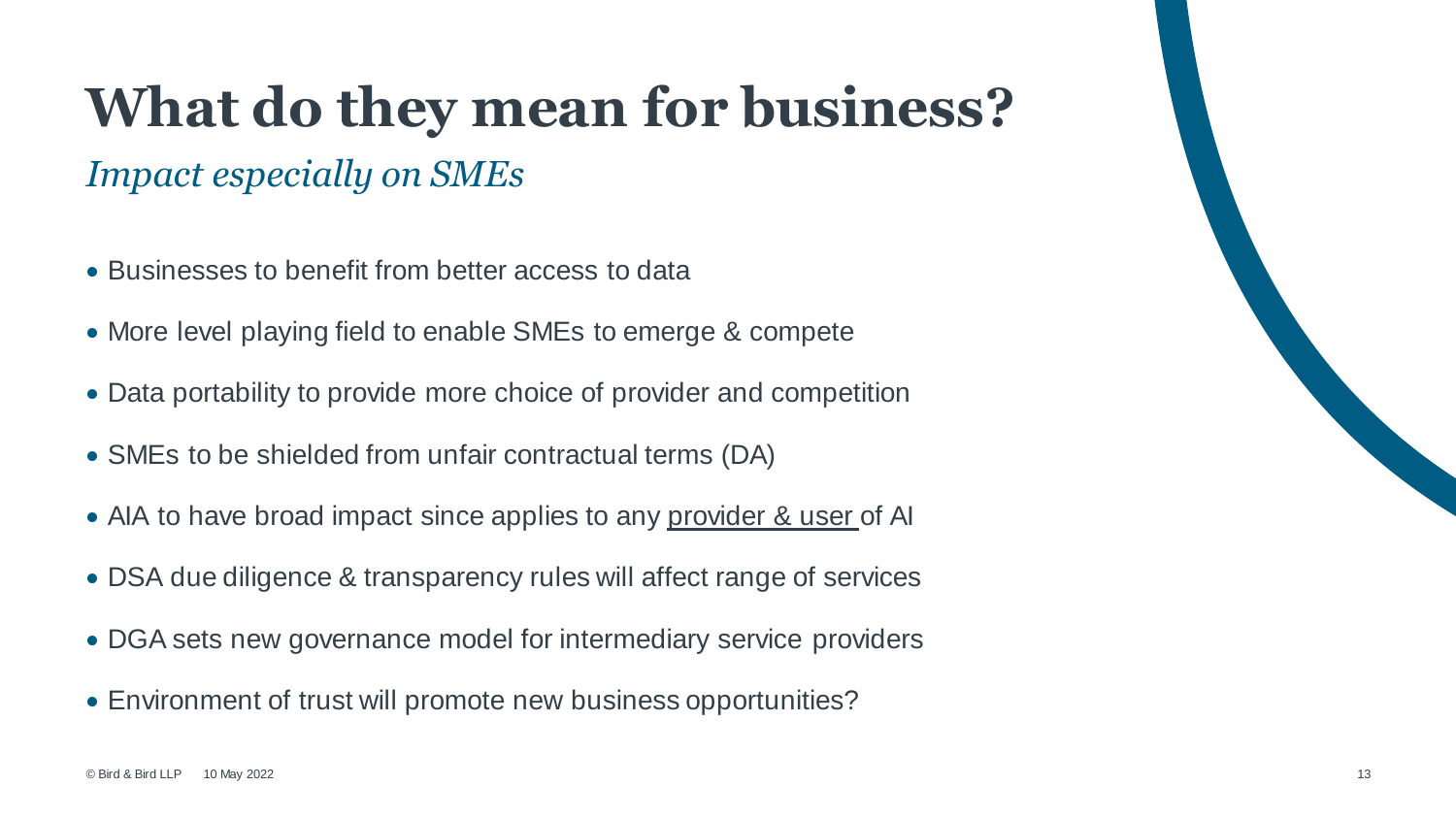# **Final bit of advice: start today!**



**Name responsible persons and identify relevant stakeholders**

**Allocate budget & resources for compliance project**

**Map where your business is today (current vs. new legislation)**

**Identify key proposals, noting 'Big 5' will be backed by sectorial legislation**

**Prioritise actions and start executing**